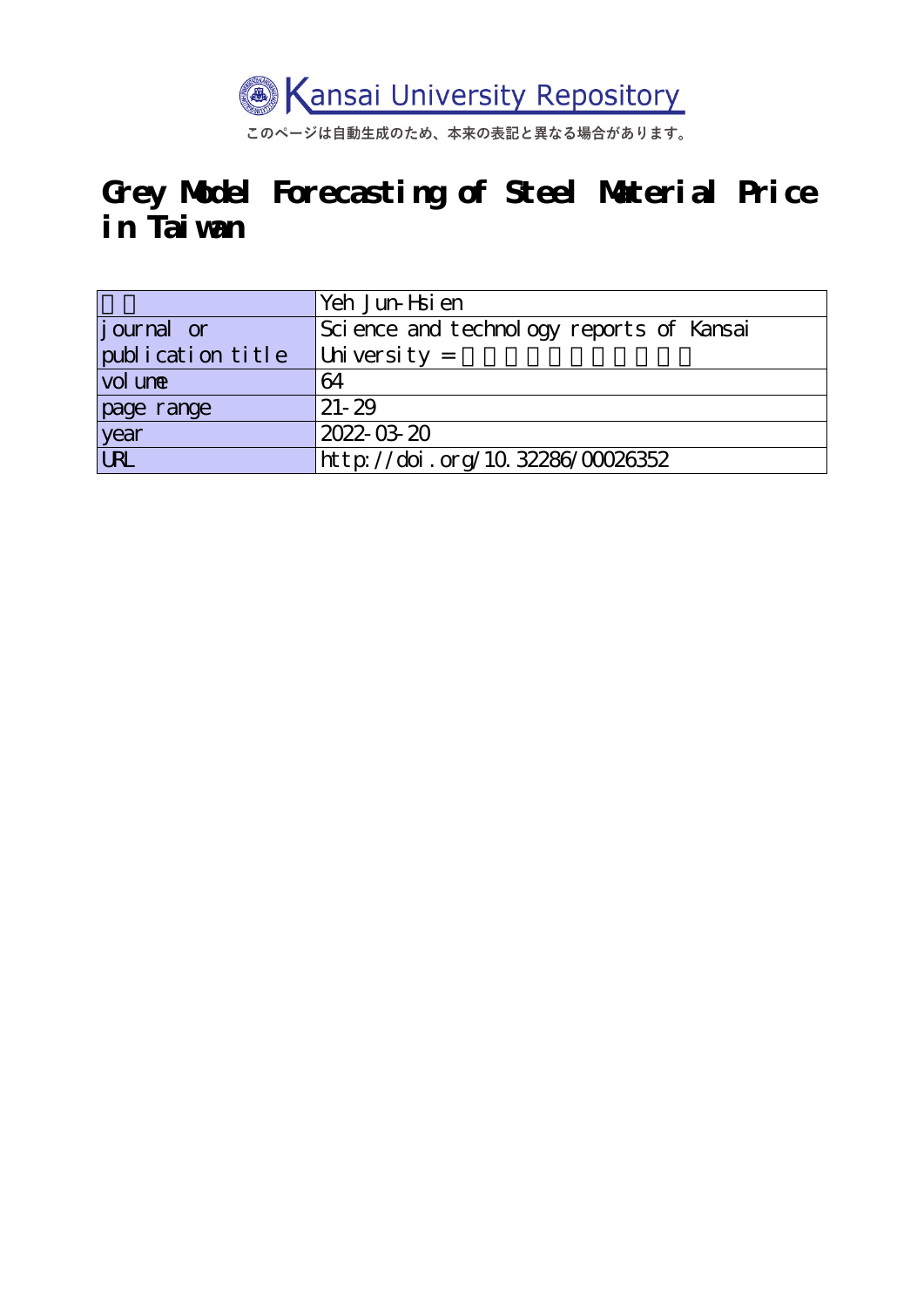# **Grey Model Forecasting of Steel Material Price in Taiwan**

#### **Jun**-**Hsien Yeh\***

(Received November 22, 2021)

### **Abstract**

The main purpose of this research is to use the Grey prediction model to construct a method to predict the price of steel in Taiwan as a reference for the manufacturing industry to use when raw material costs fluctuate greatly. The research results show that the cost forecast error rate is less than 3%, which has a high reference value. Therefore, the results of this study can be used as a reference for Taiwan's manufacturing industry to establish cost control and procurement risk early warning.

Keywords: Grey forecasting model; regression analysis; risk early warning

# 1**. Introduction**

In 2019, the global COVID-19 pandemic began. The outbreak in Taiwan in May 2021, which has caused more than 800 deaths so far, has had a major negative impact on the development of various national industries. As a result, sales of various consumer products have declined, and related manufacturing plants face shutdowns and closures. However, with advances in information technology, the concept of intelligent manufacturing technology has attracted the attention of all countries. In particular, the use of  $5G(5<sup>th</sup>-generation mobile)$ network) and CPS (Cyber-Physical-System) will accelerate the transformation of traditional machining factories to cope with sudden changes in the external market.<sup>1)</sup>

The COVID-19 pandemic was quite severe in Taiwan in May 2021. After the Taiwanese government announced that it had entered a Level 3 alert, many companies enabled employees to work remotely. However, in the manufacturing industry, administrative clerical staff and on-site manufacturing personnel were unable to work remotely from home, which resulted in considerable impact on the normal operation of the industry and the maintenance of production capacity.

Taiwan has been affected by this wave of the pandemic, and many industries have experienced negative growth in sales and profits. The price increase of raw materials has overwhelmed many manufacturers, including steel, plastics, and paper. According to a can manufacturer, the price of pig iron rose by 8%, printed matter rose by 30%, and cartons rose by 35%. The budget of the Taiwan Executive Yuan's Bailout 4.0 Program is approximately NT\$260 billion, and the current working capital and salary subsidies are mainly targeted at the service industry. The manufacturing industry is only eligible for the remainder of the

Department of Industrial Engineering and Management, Cheng Shiu University Kaohsiung, Taiwan

<sup>\*</sup> Correspondence to: Jun-Hsien Yeh, Department of Industrial Engineering and Management, Cheng Shiu University, E-mail: sparkyeh@gcloud.csu.edu.tw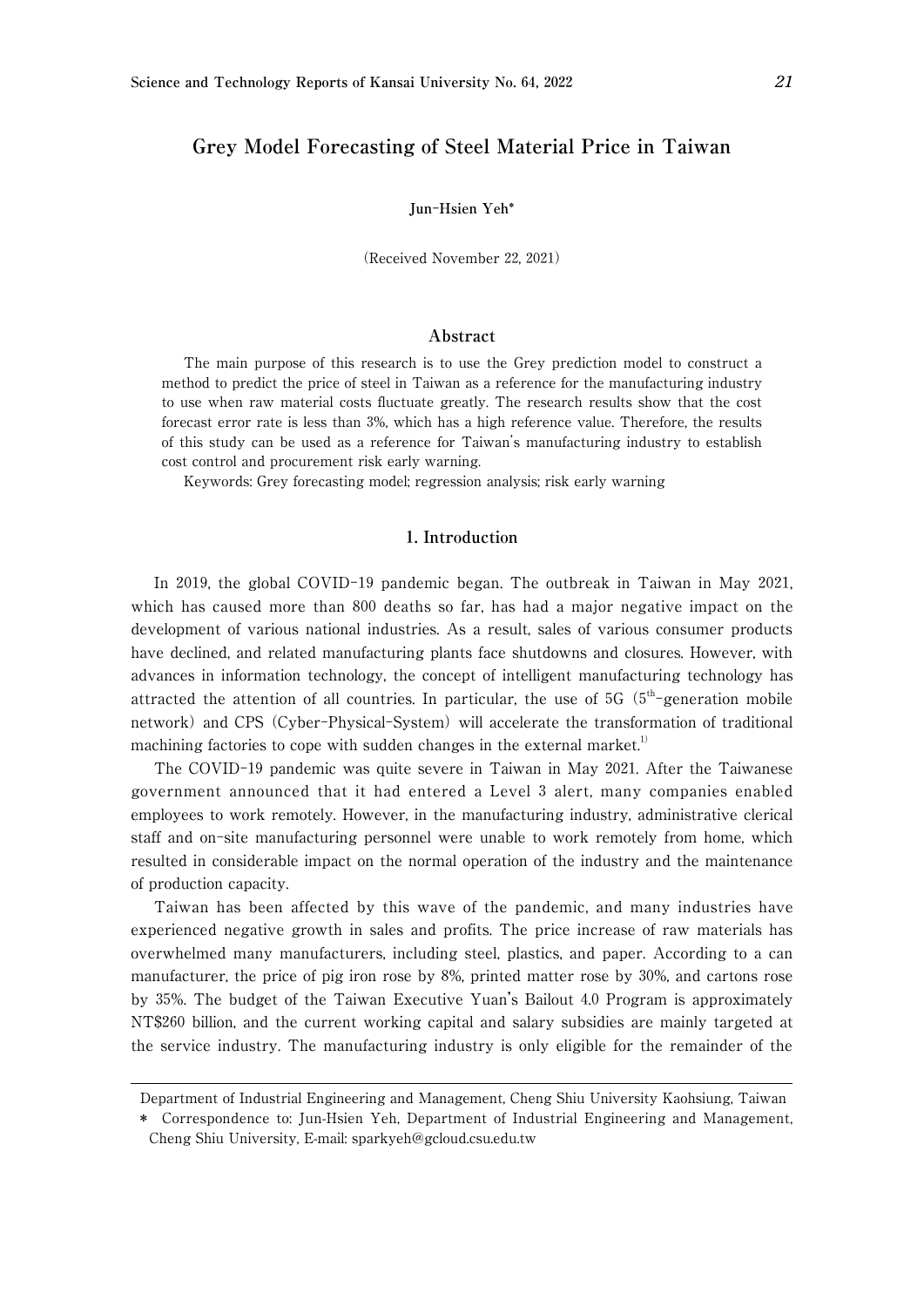previous bailout program, but the materials used in the traditional machining industry account for a large proportion of production costs. This has resulted in some automobile manufacturing companies in the automobile components and parts manufacturing industry being affected by the shortage of parts and rising steel prices. In turn, this has led to rising manufacturing costs and declining profits and competitiveness. Therefore, steel price fluctuations have an important indicator effect on the increase in costs and the decrease in profits of the automobile manufacturing industry. As such, improving the early warning research on cost fluctuations caused by external factors in the automobile manufacturing industry is a topic worthy of the attention of related industries, and is the main research focus of this article. $2-3$ 

The main purpose of this research is to develop a method for predicting the price of steel materials so as to provide early warning to companies when the price of steel is affected by external factors and causes large price fluctuations. The research results show that the price prediction error ratio is less than 3%, which has a high reference value. Therefore, the research results can be used as a reference for the establishment of early warning of cost control in related industries.

## 2**. Literature Survey**

In 2020, global automobile production was severely impacted by the COVID-19 pandemic. According to data released by the International Organization of Motor Vehicle Manufacturers, global automobile production fell by 16% in 2020, and global automobile sales dropped to 77.97 million vehicles, the lowest level in the past ten years.<sup>4)</sup> As the automobile supply chain has developed into a global supply chain, the COVID-19 pandemic also hit Taiwan's automobile parts manufacturing industry. According to statistics released by the Statistics Department of the Ministry of Economic Affairs of Taiwan, there were 2,514 automobile and parts manufacturers in Taiwan as of July 2020. Among them, there are 2,325 companies with a capital of less than 50 million yuan, accounting for 92.48%. It is thus evident that Taiwan's automobile and parts manufacturers are mostly small- and medium-size enterprises.<sup>5)</sup> According to the statistics on Taiwan's industrial production in 2020, affected by the globalization of the automotive supply chain, some automotive-related component manufacturers are facing production suspension and reduction due to the shortage of component materials, resulting in negative growth in the output value of Taiwan's automobile parts and components.

According to the 2007 Industry & Technology Intelligence Service (ITIS) project of the Ministry of Economic Affairs of Taiwan, which examined the application of automotive steel, 80% of the main materials of automobiles are metals, with steel accounting for 60 to 70%. Indeed, steel remains the number one material for automobiles. The steel consumed by the automobile industry (automobiles and light trucks) accounts for approximately 6% of the global crude steel production each year, and the world's annual demand exceeds 70 million tons. Taiwan's automobile steel use is approximately  $300,000$  to  $500,000$  tons per year.<sup>6)</sup>

The results of the ITIS project in 2007 show that galvanized steel sheets are most commonly used in automobile structures, which are mainly supplied to parts that require high corrosion resistance, including inner and outer sheet metal, structural parts, fuel tanks, and heat insulation panels. Table 1 shows that the weight is as high as 416 kg/vehicle, which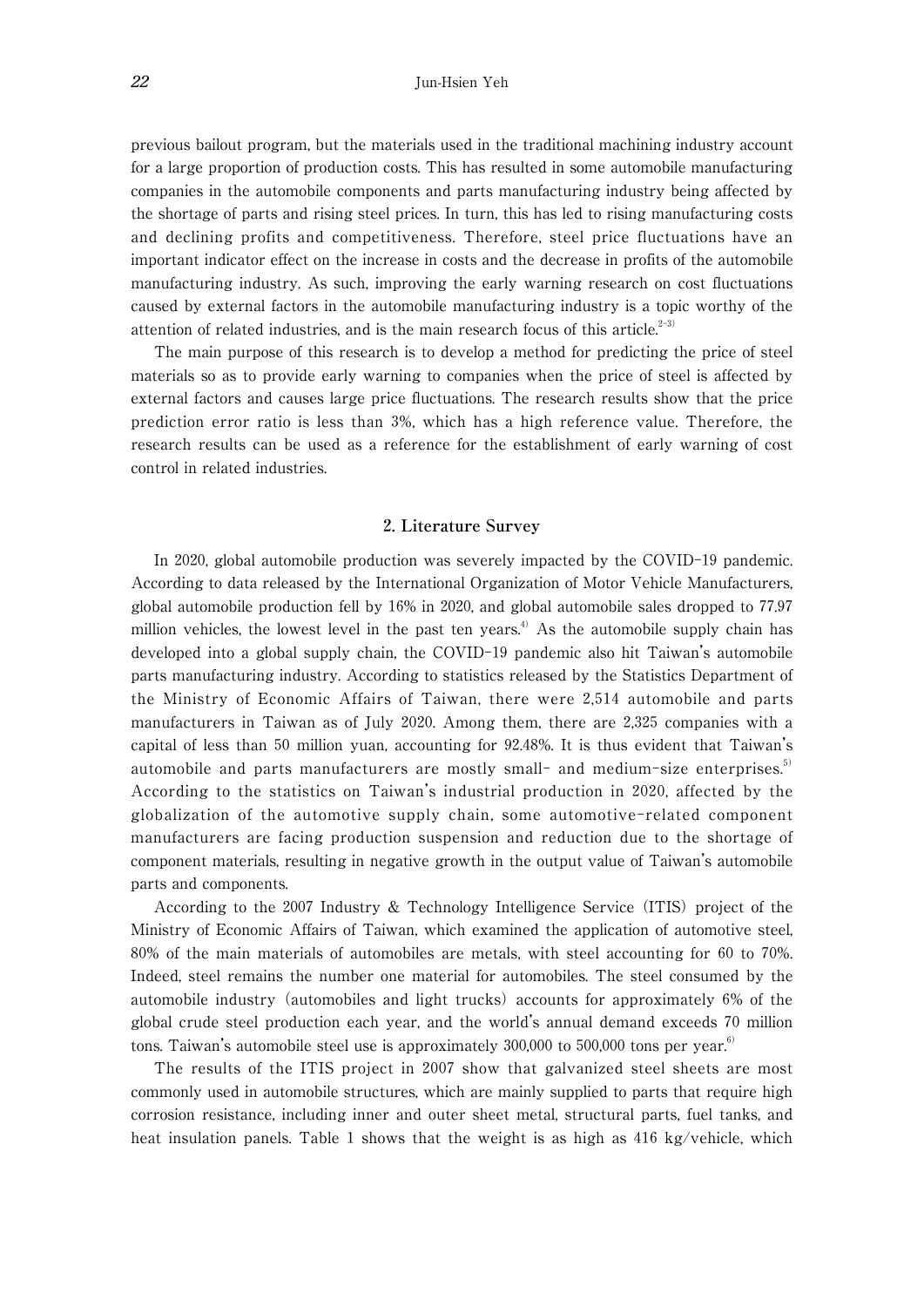accounts for 46% of the weight of steel used in vehicles. It is clear that the impact of steel materials on the cost of vehicles is of considerable importance. Taking sheet metal workers as an example, the processing cost only accounts for 14% of the total product cost, while the raw materials account for the remaining 86%; the cost savings of raw materials will thus greatly reduce the overall production  $cost<sub>i</sub><sup>7</sup>$ 

| Steel type                | Location of steel used                      | Weight<br>(kg) | Proportion<br>$(\% )$ |
|---------------------------|---------------------------------------------|----------------|-----------------------|
| Hot-rolled steel          | Automobile beams.<br>rims                   | 212            | 23.56                 |
| Cold-rolled steel         | Vehicle roof, bumper                        | 115            | 12.78                 |
| Galvanized steel<br>sheet | Automotive sheet<br>metal, structural parts | 416            | 46.22                 |
| Stainless steel           | Exhaust pipe, etc.                          | 17             | 1.89                  |
| Other steel               |                                             | 140            | 15.56                 |
| Gross weight              |                                             | 900            | 100.0                 |

**Table** 1 **Location analysis of types of steel used in vehicles**

According to the analysis of the total output value of Taiwan's vehicle industry, from January to June 2021, it was NT\$347.6 billion, accounting for approximately 4.63% of the total output value of Taiwan's manufacturing industry, of which the output value of the automotive parts industry was NT\$111.2 billion. As the weight ratio of steel used in vehicles reaches 46%, once the price of steel materials fluctuates due to external factors, it will also impact the total output value of the vehicle industry. Manufacturing industry cost control and profitability are very important in manufacturing strategy. If the influencing factors can be estimated through changes in the import and export of steel in each period, the various factors can be included in the forecast influencing factors and used to predict the risk level of changes in steel costs in the future. In this way, the timing of material purchase orders can be determined based on the risk prediction results, which can protect against cost increase caused by fluctuations in steel purchase prices. The establishment of a steel price risk prediction model will effectively reduce the production cost of automobile parts and components, and will also foster the profitability for Taiwan's small- and medium-size automobile parts manufacturers.

It is thus evident that steel prices affect the manufacturing industry significantly. Therefore, the forecasting research on steel prices plays an important role for Taiwan's smalland medium-sized manufacturing industries. In recent years, the research on manufacturing cost has been quite limited. In 2021, Cesén developed a turning cost model to obtain the minimum cost equation for CNC lathes in the turning process. This model can be used for any type and scale of manufacturing process. $8$ 

Müller used a multivariate time series to develop an adaptive forecasting model to predict the dependence of certain raw material prices on the industrial fluctuation index.<sup>9)</sup> In 2015, Yifeng examined the pricing and procurement control mode of raw material cost fluctuations following the Markov model. $10$ 

In 2019, Huajiao and others analyzed the steel price transmission activities of the midstream industrial chain and the global market. They then constructed a global steel price transmission network and a regional price transmission network, and guided individual steel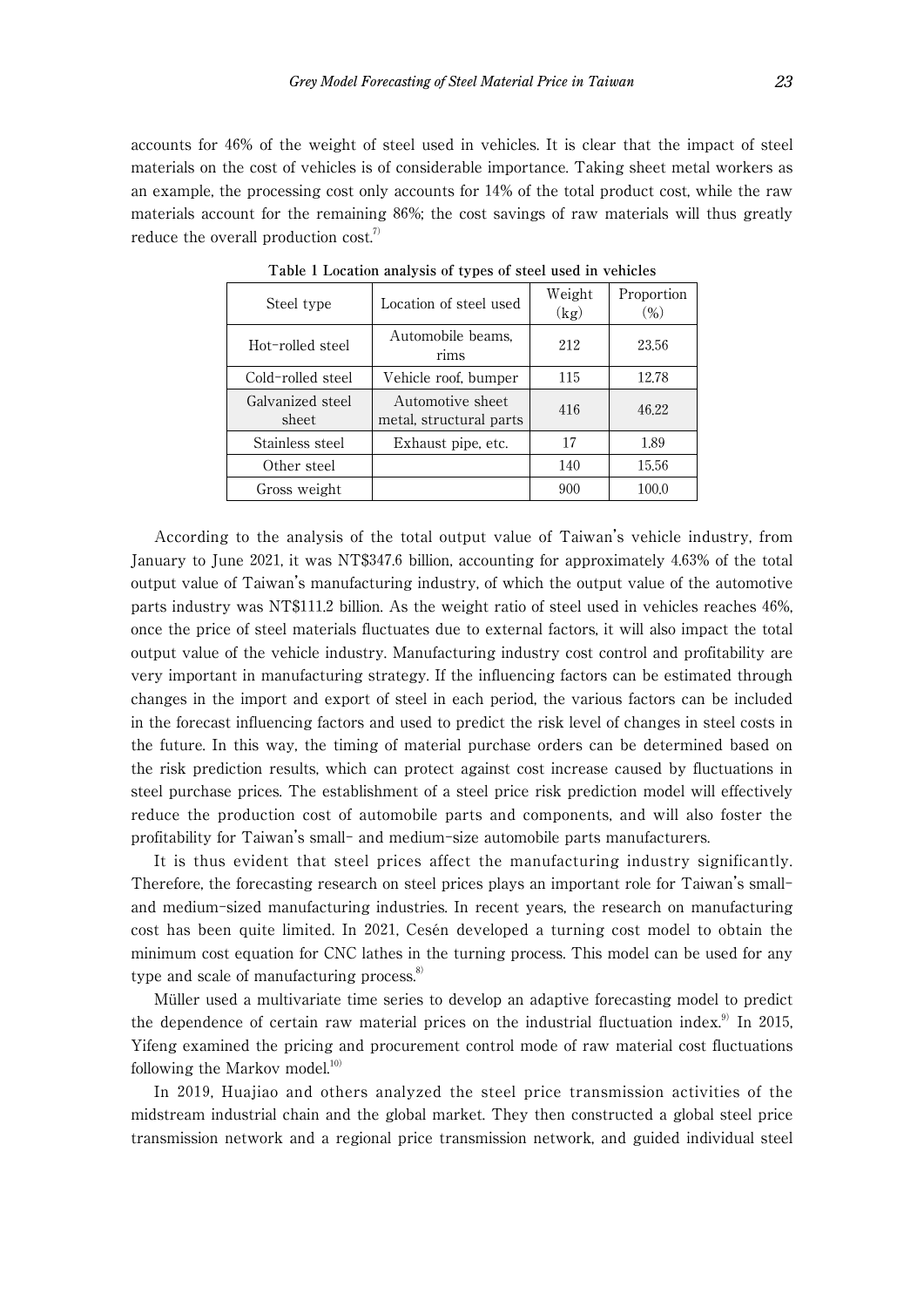industries to adjust market behaviors based on market signals.<sup>11)</sup>

In 2019, Huajiao and others used a self-adjusting neuro-fuzzy inference system and group analysis to study the impact of Chinese steel prices on the midstream industrial chain.<sup>12)</sup>

Although the issues discussed by the above-mentioned scholars involve a wide variety of fields, all emphasize that the price of steel has a significant impact on the business strategy and processing cost of a company. They also support the notion that steel price analysis has a very important impact on the industry. Therefore, if the price changes caused by the influence of external factors can be predicted, it will be of substantial help to the operation of Taiwan's small- and medium-sized manufacturing industries.

There are various forecasting methods, but for Taiwan's small- and medium-sized manufacturing industries, which have limited capital, low-cost, simple, and easy-to-use forecasting methods can be of substantial help. Because the Grey forecasting model has the advantage of being a rolling forecast, it is quite commonly applied in forecasting research. The development, promotion, and application of Grey forecasting models have been discussed in considerable detail by Deng  $(1989)$  and Liu, Lin, and Forrest  $(2010)$ <sup>13,14)</sup>

In 2012, Zhiqiang applied the Grey prediction model to energy supply management projects and proposed a Grey  $G(1,1)$  prediction model for energy management projects. The analysis results demonstrate that the new method can obtain higher prediction accuracy.<sup>15)</sup>

Zhu used a Grey model optimized by a particle temperature optimization algorithm to predict China's iron ore imports and consumption in 2013, and used data from the China Statistical Yearbook (1996–2011) to test the efficiency and accuracy of the proposed model. The experimental results demonstrated that the new method can improve the prediction accuracy of the original Greyscale model.<sup>16)</sup>

In 2016, Wang built a nonlinear optimization model to improve the Grey multivariate model in order to obtain the best modeling parameters that can achieve the smallest error. The results of applying this model to China's industrial energy consumption prediction revealed that the optimized Grey multivariate model has higher accuracy than  $GMC(1, n)$ , SARMA, and  $GM(1, 1).$ <sup>17)</sup>

In 2021, Comert proposed an improved Grey system model and applied it to predict traffic parameters. The verification data used data from loop detectors and probe vehicles in California, Virginia, and Oregon.<sup>18)</sup> The results are displayed in the benchmark model and show that the Fourier error–corrected Grey Verhulst model is better than the  $GM(1,1)$ , linear time series, and nonlinear time series models.

Dajiang proposed the use of the neural ordinary differential grey model (NODGM) to predict China's annual crude oil consumption and North China oil field production in 2021.<sup>19)</sup> The comparison results show that the prediction accuracy of the NODGM model is better than the existing Grey prediction model, and the accuracy is improved by 28%.

Bilgil (2020) applied the new Grey prediction model to computer programs and proposed a new exponential Grey prediction model called EXGM (1,1). Bilgil used this model to predict new cases, recoveries, and deaths from COVID-19 in Turkey. The numerical results were verified, and it was found that EXGM (1,1) has more accurate prediction results than the traditional model. $20$ 

Based on the Grey forecasting model's advantages, such as rolling correction and high accuracy, this study will use the Grey forecasting model to predict the price of steel products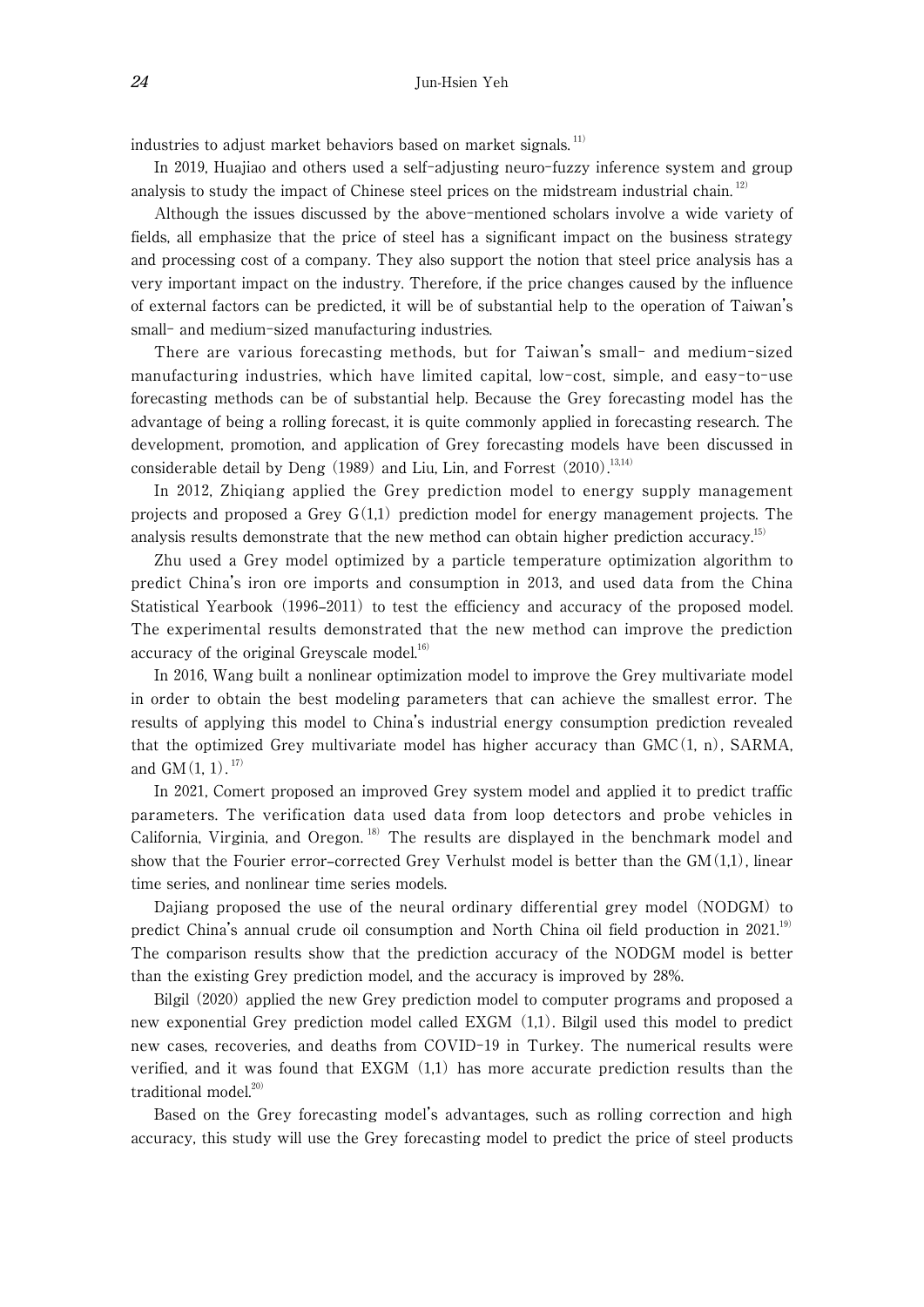in Taiwan and discuss its forecast accuracy. The research results will be provided to Taiwan's small- and medium-sized machinery manufacturers as a reference for fluctuation control of cost change in the form of the research chart shown in Figure 1.



**Figure** 1**.** Research flow chart

## 3**. Grey Forecasting Model**

Grey system theory provides many Grey models, among which, is the first-order Grey model used for time series modeling, called  $GM(1,1)$ . The basic theory of the  $GM(1,1)$  model is as follows. The symbols are those used in the article published by Kayacan et al. in 2010, which are proposed here to ensure the integrity of the  $GM(1,1)$  model.<sup>21)</sup>

The  $GM(1,1)$  time series forecasting model has six derivation steps:

Step 1 : Create an original sequence from observation data:  $X^{(0)}$ 

Where *X*(0) = (*x* (0)(1)*, x* (0)(2)*,*...*, x* (0)(*n*)) …………………………………………………… (1) Step 2: Perform an accumulation using the original sequence (Accumulate Generating Operation:  $AGO$ ):  $X^{(1)}$ 

Where  $X^{(1)} = (x^{(1)}(1), x^{(1)}(2), \ldots, x^{(1)}(n))$  is an accumulation sequence of  $X^{(0)}$ 

Step 3: The basic form of  $GM(1,1)$  is derived as the following equation:

Let *Z* (1) =  $(z^{(1)}(2), z^{(1)}(3), \ldots, z^{(1)}(n))$  be a sequence of  $X^{(1)}$ 

Where *z* (1) (*k*) = (*z* (1) (*k*-1) + *z* (1) (*k*))/2 *k* = 2, 3*,*...*,n* …………………………………… (2)

*x* (0)(*k*) + *az*(1) (*k*) = *b k* = 2, 3*,*...*,n* ………………………………………………………… (3)

Step 4: Derive the least-squared form of  $GM(1,1)$ . If Γ = (*a, b*) T …………………………………………………………………………………… (4)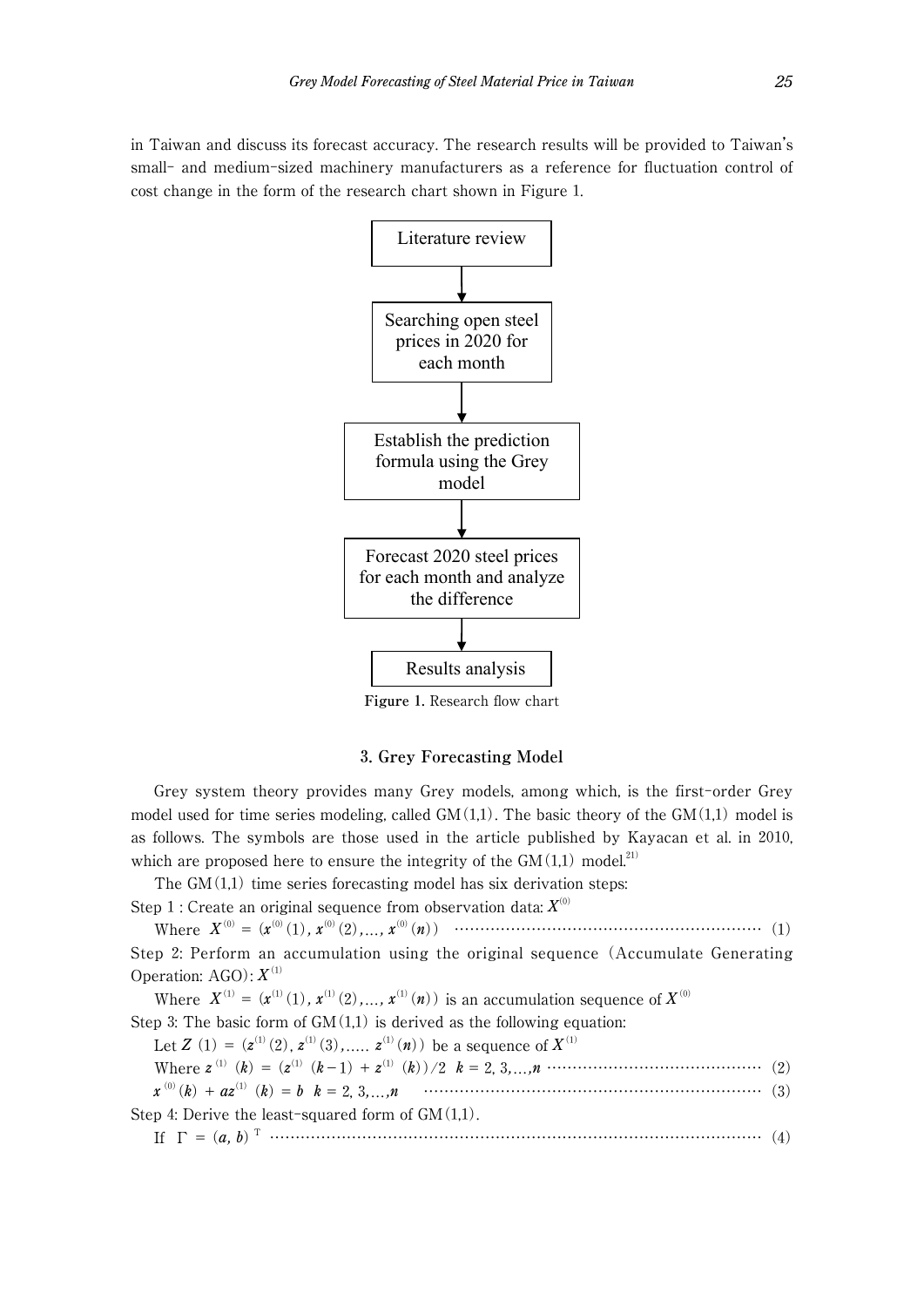and 
$$
Y = [x^{(0)}(2), x^{(0)}(3), \cdots, x^{(1)}(n)]^T
$$
 (5)  
\n
$$
B = \begin{bmatrix} -z^{(1)}(2) & 1 \\ -z^{(1)}(3) & 1 \\ \vdots & \vdots \\ -z^{(1)}(n) & 1 \end{bmatrix}
$$
 (6)

Then the least-squared form of  $GM(1,1)$  is as shown below

 Γ = (B<sup>T</sup> B)-1BT Y …………………………………………………………………………… (7)

Step 5: The accumulated forecast equation can be obtained by solving the Grey differential equation. *dX*(1)

 Grey differential equation dt +*aX*(1)=*b* ……………………………………………… (8)

If we assume that  $\hat{\mathbf{x}}^{(0)}(k)$  is the time response sequence and  $\hat{\mathbf{x}}^{(1)}(k)$  is the accumulated time response sequence of  $GM(1,1)$  at time k, then the accumulated forecast equation can be obtained by solving the Grey differential equation.

^*X*(1)(*k*+1)<sup>=</sup> *<sup>X</sup>*(0)(1)- *<sup>b</sup> a e* -ak+ *b <sup>a</sup> <sup>k</sup>* = 1, 2*,*...*, <sup>n</sup>* ………………………………………… (9)

Step 6: The actual predicted value can be obtained by taking the inverse accumulated generation operation (IAGO) of the predicted value obtained by equation (9):

^*X*(0)(*k*)=^*X*(1)(*k*)-^*X*(1)(*k*-1) ……………………………………………………………………(10)

## 4**. Discussion of the forecasting results of the Grey forecasting model**

The analysis data uses the monthly market prices announced by the steel open market in Taiwan from January to December of 2020. Analysis results will be compared and to discuss the accuracy of the three type different modeling methods. Table 2 shows the domestic sales price of Taiwan's China Iron and Steel Corporation.

| 2020       | Steel sales price<br>(NT\$ thousand) |
|------------|--------------------------------------|
| Jan        | 16.1675                              |
| Feb        | 16.2058                              |
| Mar        | 16.0289                              |
| Apr        | 16.1314                              |
| May        | 15.8196                              |
| Jun        | 15.6028                              |
| Jul        | 15.3319                              |
| Aug        | 15.5264                              |
| Sep        | 15.8214                              |
| Oct        | 16.4406                              |
| <b>Nov</b> | 16.6868                              |
| Dec        | 16.7492                              |

**Table** 2**.** Domestic sales price of Taiwan's China Iron and Steel Corporation

Table 3 shows the results of the Grey forecast model using five sets of data to predict the price of steel. The blue data listed in the first column are the results of using the steel prices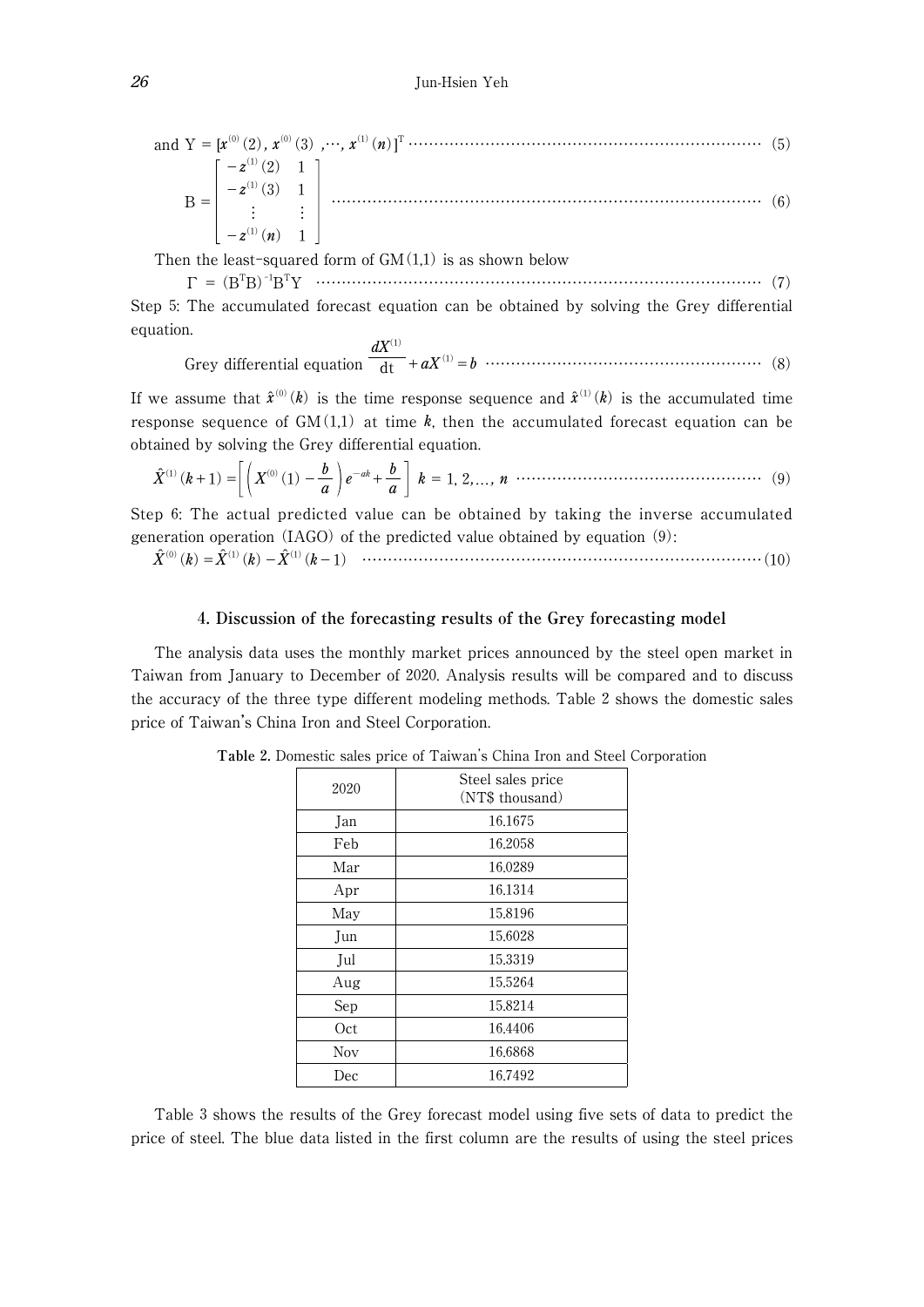from January to May to predict the selling price in June. The forecast results show that the error rate is only 0.4735%, which means that this set of predictions is quite accurate. From the results in Table 3, it can be seen that the maximum error rate caused by the use of five sets of data for steel price prediction is 1.5764%, and the highest accuracy is the July forecast, and the error rate is only 0.4561%.

|     |           |         |             |         |           |         |             |         | Rolling forecasts by using five data sets                                                                                                                                                                                      |         |              |         |             |         |
|-----|-----------|---------|-------------|---------|-----------|---------|-------------|---------|--------------------------------------------------------------------------------------------------------------------------------------------------------------------------------------------------------------------------------|---------|--------------|---------|-------------|---------|
|     | Jan - Jun |         | $Feb - Jul$ |         | Mar - Aug |         | $Apr - Sep$ |         | May - Oct                                                                                                                                                                                                                      |         | $I$ un - Nov |         | $Iul - Dec$ |         |
|     |           |         |             |         |           |         |             |         | 2020   forecast value   difference   forecast value   difference   forecast value   difference   forecast value   difference   forecast value   difference   forecast value   difference   forecast value   difference   forec |         |              |         |             |         |
| Jan | 16.1675   |         |             |         |           |         |             |         |                                                                                                                                                                                                                                |         |              |         |             |         |
| Feb | 16.2410   | 0.2173% | 16.2058     |         |           |         |             |         |                                                                                                                                                                                                                                |         |              |         |             |         |
| Mar | 16.0981   | 0.4315% | 16.1683     | 0.8698% | 16.0289   |         |             |         |                                                                                                                                                                                                                                |         |              |         |             |         |
| Apr | 15.9564   | 1.0851% | 15.9732     | 0.9807% | 16.0256   | 0.6561% | 16.1314     |         |                                                                                                                                                                                                                                |         |              |         |             |         |
| May | 15,8159   | 0.0234% | 15.7804     | 0.2477% | 15,8520   | 0.2050% | 15.6363     | 1.1586% | 15,8196                                                                                                                                                                                                                        |         |              |         |             |         |
| Jun | 15.6767   | 0.4735% | 15.5900     | 0.0822% | 15.6804   | 0.4973% | 15.6284     | 0.1638% | 15.3133                                                                                                                                                                                                                        | 1.8557% | 15,3319      |         |             |         |
| Jul |           |         | 15.4018     | 0.4561% | 15.5106   | 1.1656% | 15.6204     | 1.8818% | 15.5258                                                                                                                                                                                                                        | 1.2649% | 15,5898      | 0.4084% | 15.5264     |         |
| Aug |           |         |             |         | 15.3427   | 1.1835% | 15.6125     | 0.5544% | 15.7414                                                                                                                                                                                                                        | 1.3844% | 15.9104      | 0.5625% | 16,0721     | 1.5847% |
| Sep |           |         |             |         |           |         | 15,6045     | 1.3707% | 15.9599                                                                                                                                                                                                                        | 0.8752% | 16.2376      | 1.2349% | 16.2719     | 1.0259% |
| Oct |           |         |             |         |           |         |             |         | 16.1814                                                                                                                                                                                                                        | 1.5764% | 16.5715      | 0.6910% | 16.4742     | 1.2738% |
| Nov |           |         |             |         |           |         |             |         |                                                                                                                                                                                                                                |         | 16.9123      | 0.9736% | 16,6791     | 0.4188% |
| Dec |           |         |             |         |           |         |             |         |                                                                                                                                                                                                                                |         |              |         | 16.8864     | 1.1963% |

**Table** 3**.** Results of rolling forecasts using five data sets

In order to compare the accuracy of the Grey prediction model using different numbers of data sets for forecasting, in this study, four sets of data and three sets of data were used respectively to predict steel prices. The results of using four sets of data for steel price prediction are listed in Table 4. Table 5 is the results of using 3 sets of data for steel price prediction.

From the comparison results, it can be known that the lowest error of steel price prediction using 4 sets of data is 0.0071%, which is the most accurate of the three data sets. However, if the average error ratio is used and the three sets of data are used for steel price prediction that can achieve the highest accuracy and the highest error rate is only 0.5008%. However, no matter how many sets of data are used for forecasting, the highest error ratio of the obtained forecasts does not exceed 2%. This also means that the use of the Grey forecasting model for steel price forecasting is not only quite feasible but is also a highly accurate method.

|            | Rolling forecast using four data sets |                                         |               |  |             |                                                                                                                                                                                                                                |           |                                         |           |  |             |  |             |                                         |                                 |                                                                 |
|------------|---------------------------------------|-----------------------------------------|---------------|--|-------------|--------------------------------------------------------------------------------------------------------------------------------------------------------------------------------------------------------------------------------|-----------|-----------------------------------------|-----------|--|-------------|--|-------------|-----------------------------------------|---------------------------------|-----------------------------------------------------------------|
|            | Ian - May                             |                                         | $[Feb - Jun]$ |  | $Mar - Iul$ |                                                                                                                                                                                                                                | Apr - Aug |                                         | May - Sep |  | 'Jun − Oct⊥ |  | $Iul - Nov$ |                                         | Aug - Dec                       |                                                                 |
|            |                                       |                                         |               |  |             | 2020   forecast value   difference   forecast value   difference   forecast value   difference   forecast value   difference   forecast value   difference   forecast value   difference   forecast value   difference   forec |           |                                         |           |  |             |  |             |                                         |                                 |                                                                 |
| Jan        | 16.1675                               |                                         |               |  |             |                                                                                                                                                                                                                                |           |                                         |           |  |             |  |             |                                         |                                 |                                                                 |
| Feb        |                                       | 16.2049 0.0058% 16.2058                 |               |  |             |                                                                                                                                                                                                                                |           |                                         |           |  |             |  |             |                                         |                                 |                                                                 |
| Mar        |                                       | 16.0987 0.4357% 16.1339 0.6550% 16.0289 |               |  |             |                                                                                                                                                                                                                                |           |                                         |           |  |             |  |             |                                         |                                 |                                                                 |
| Apr        |                                       | 15.9933 0.8560%                         |               |  |             | 15.9739 0.9761% 16.1157 0.0974% 16.1314                                                                                                                                                                                        |           |                                         |           |  |             |  |             |                                         |                                 |                                                                 |
| May        |                                       |                                         |               |  |             | 15.8886 0.4360% 15.8156 0.0254% 15.8497 0.1903% 15.7440 0.4778% 15.8196                                                                                                                                                        |           |                                         |           |  |             |  |             |                                         |                                 |                                                                 |
| Jun        |                                       |                                         |               |  |             | 15.6588 0.3589% 15.5881 0.0943% 15.6275 0.1583% 15.4423 1.0284%                                                                                                                                                                |           |                                         |           |  | 15,6028     |  |             |                                         |                                 |                                                                 |
| Jul        |                                       |                                         |               |  |             | 15.3308 0.0071% 15.5118 1.1736% 15.5275 1.2759% 15.2375 0.6155% 1                                                                                                                                                              |           |                                         |           |  |             |  | 15,3319     |                                         |                                 |                                                                 |
| Aug        |                                       |                                         |               |  |             |                                                                                                                                                                                                                                |           | 15.3970 0.8331% 15.6132 0.5589% 15.5931 |           |  |             |  |             | 0.4298% 15.5086 0.1144% 15.5264         |                                 |                                                                 |
| Sep        |                                       |                                         |               |  |             |                                                                                                                                                                                                                                |           |                                         |           |  |             |  |             |                                         |                                 | 15.6993 0.7718% 15.9570 0.8573% 15.9079 0.5468% 15.9755 0.9742% |
| Oct        |                                       |                                         |               |  |             |                                                                                                                                                                                                                                |           |                                         |           |  |             |  |             | 16.3294 0.6762% 16.3175 0.7489% 16.2709 |                                 | 1.0322%                                                         |
| <b>Nov</b> |                                       |                                         |               |  |             |                                                                                                                                                                                                                                |           |                                         |           |  |             |  |             |                                         | 16.7376 0.3042% 16.5717 0.6896% |                                                                 |
| Dec        |                                       |                                         |               |  |             |                                                                                                                                                                                                                                |           |                                         |           |  |             |  |             |                                         |                                 | 16.8781 0.7697%                                                 |

**Table** 4**.** Results of rolling forecasts using four data sets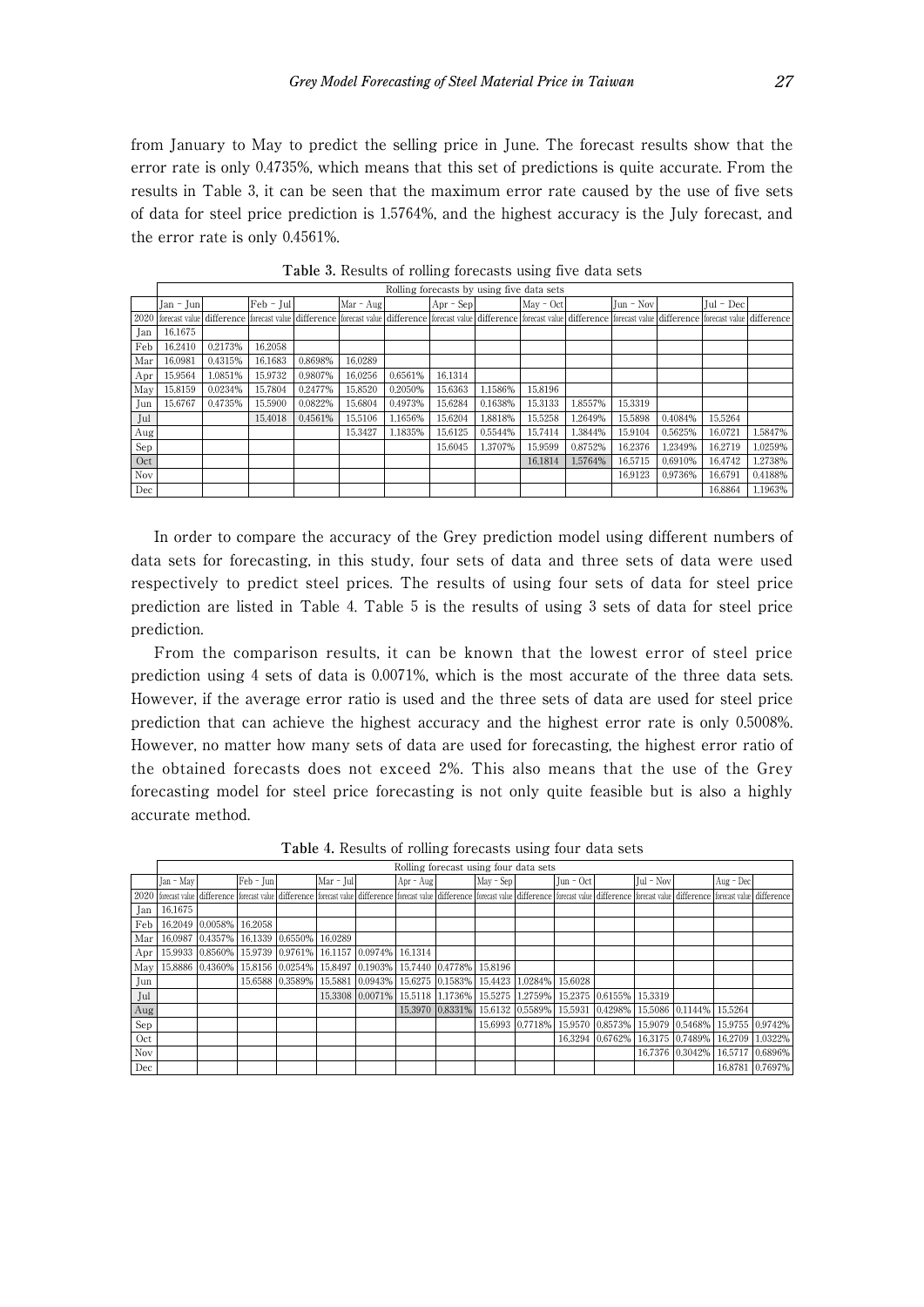#### *28* Jun-Hsien Yeh

|     | Rolling forecast using three data sets                                                                                                                                                                                         |  |           |                                                         |           |  |                                                         |  |                                                         |  |             |                                                         |             |  |          |  |                                                 |                 |
|-----|--------------------------------------------------------------------------------------------------------------------------------------------------------------------------------------------------------------------------------|--|-----------|---------------------------------------------------------|-----------|--|---------------------------------------------------------|--|---------------------------------------------------------|--|-------------|---------------------------------------------------------|-------------|--|----------|--|-------------------------------------------------|-----------------|
|     | $Jan - ADI$                                                                                                                                                                                                                    |  | Feb - May |                                                         | Mar - Jun |  | $Apr - Jul$                                             |  | May - Aug                                               |  | $Jun - Sep$ |                                                         | $Iul - Oct$ |  | Aug -Nov |  | Sep-Dec                                         |                 |
|     | 2020   forecast value   difference   forecast value   difference   forecast value   difference   forecast value   difference   forecast value   difference   forecast value   difference   forecast value   difference   forec |  |           |                                                         |           |  |                                                         |  |                                                         |  |             |                                                         |             |  |          |  |                                                 |                 |
|     | $Ian$ 16.1675                                                                                                                                                                                                                  |  |           |                                                         |           |  |                                                         |  |                                                         |  |             |                                                         |             |  |          |  |                                                 |                 |
|     | Feb 16.1593 0.2866% 16.2058                                                                                                                                                                                                    |  |           |                                                         |           |  |                                                         |  |                                                         |  |             |                                                         |             |  |          |  |                                                 |                 |
|     | Mar   16.1220   0.5808%   16.0976   0.4283%   16.0289                                                                                                                                                                          |  |           |                                                         |           |  |                                                         |  |                                                         |  |             |                                                         |             |  |          |  |                                                 |                 |
|     | Apr   16.0847   0.2893%   15.9930   0.8578%   16.1162   0.0943%   16.1314                                                                                                                                                      |  |           |                                                         |           |  |                                                         |  |                                                         |  |             |                                                         |             |  |          |  |                                                 |                 |
| May |                                                                                                                                                                                                                                |  |           | 15.8892 0.4397% 15.8494 0.1886% 15.8288 0.0580% 15.8196 |           |  |                                                         |  |                                                         |  |             |                                                         |             |  |          |  |                                                 |                 |
| Jun |                                                                                                                                                                                                                                |  |           |                                                         |           |  | 15.5871 0.1006% 15.5832 0.1257% 15.5254 0.4959% 15.6028 |  |                                                         |  |             |                                                         |             |  |          |  |                                                 |                 |
| Jul |                                                                                                                                                                                                                                |  |           |                                                         |           |  |                                                         |  | 15.3414 0.0620% 15.4870 1.0116% 15.3152 0.1088% 15.3319 |  |             |                                                         |             |  |          |  |                                                 |                 |
| Aug |                                                                                                                                                                                                                                |  |           |                                                         |           |  |                                                         |  |                                                         |  |             | 15.4486 0.5008% 15.5583 0.2053% 15.4720 0.3506% 15.5264 |             |  |          |  |                                                 |                 |
| Sep |                                                                                                                                                                                                                                |  |           |                                                         |           |  |                                                         |  |                                                         |  |             | 15.8052 0.1024% 15.9239 0.6478% 15.8863 0.4099% 15.8214 |             |  |          |  |                                                 |                 |
| Oct |                                                                                                                                                                                                                                |  |           |                                                         |           |  |                                                         |  |                                                         |  |             |                                                         |             |  |          |  | 16.3890 0.3138% 16.3115 0.7852% 16.4716 0.1888% |                 |
| Nov |                                                                                                                                                                                                                                |  |           |                                                         |           |  |                                                         |  |                                                         |  |             |                                                         |             |  |          |  | 16.7482 0.3677% 16.6249 0.3707%                 |                 |
| Dec |                                                                                                                                                                                                                                |  |           |                                                         |           |  |                                                         |  |                                                         |  |             |                                                         |             |  |          |  |                                                 | 16.7797 0.1819% |

**Table** 5**.** Results of rolling forecasts using three data sets

## 5**. Conclusion**

Due to the impact of the COVID-19 pandemic, Taiwan raised its alert level, which resulted in most companies implementing remote work. This has affected the work efficiency of frontline workers and manufacturing costs. The relatively high percentage of the price increase of steel materials has caused the operating costs of small- and medium-sized manufacturers to rise steadily. Therefore, this study used the Grey forecasting model for steel price forecasting, and the results demonstrated that the forecasting model that used three sets of data for modeling was able to achieve the highest accuracy, with the highest error rate of only 0.5008%.

#### **References**

- 1) Jing Pneumatic Investigative Press Release, Taiwan Institute of Economic Research, Sep. 27, (2021). (https://www.tier.org.tw/forecast/forecast.aspx)
- 2) Investigation report of the impact of the domestic new crown epidemic on the industry, Chinese National Federation of Industry, (2021). (http://www.cnfi.org.tw/front/bin/ptdetail. phtml?Part=20210617-2&Rcg=100001)
- 3) Chen M. L, The economic impact and impact of COVID-19 on Taiwan, Bulletin of Humanities and Social Sciences, Volume 22, Issue 1. December, (2020).
- 4) Media Center, International Organization of Motor Vehicle Manufacturers: Global auto production in 2020 severely hit by COVID-19 crisis with a 16% drop in world auto production, Paris, 24 March (2021).
- 5) Report of Industrial Production Statistics, Statistics Division, Ministry of Economic Affairs, Taiwan, (2021).
- 6) Report of Industry & Technology Intelligence Service program, Ministry of Economic Affairs, Taiwan, (2007).
- 7) Andrea Dallan, "Think Thin. Handbook 4.0 for an automatic and sustainable and profitable sheet metal processing," DALLAN, June (2021).
- 8) Mario Cesén et al., Cost optimization of the AISI-1018 turning process under sustainable